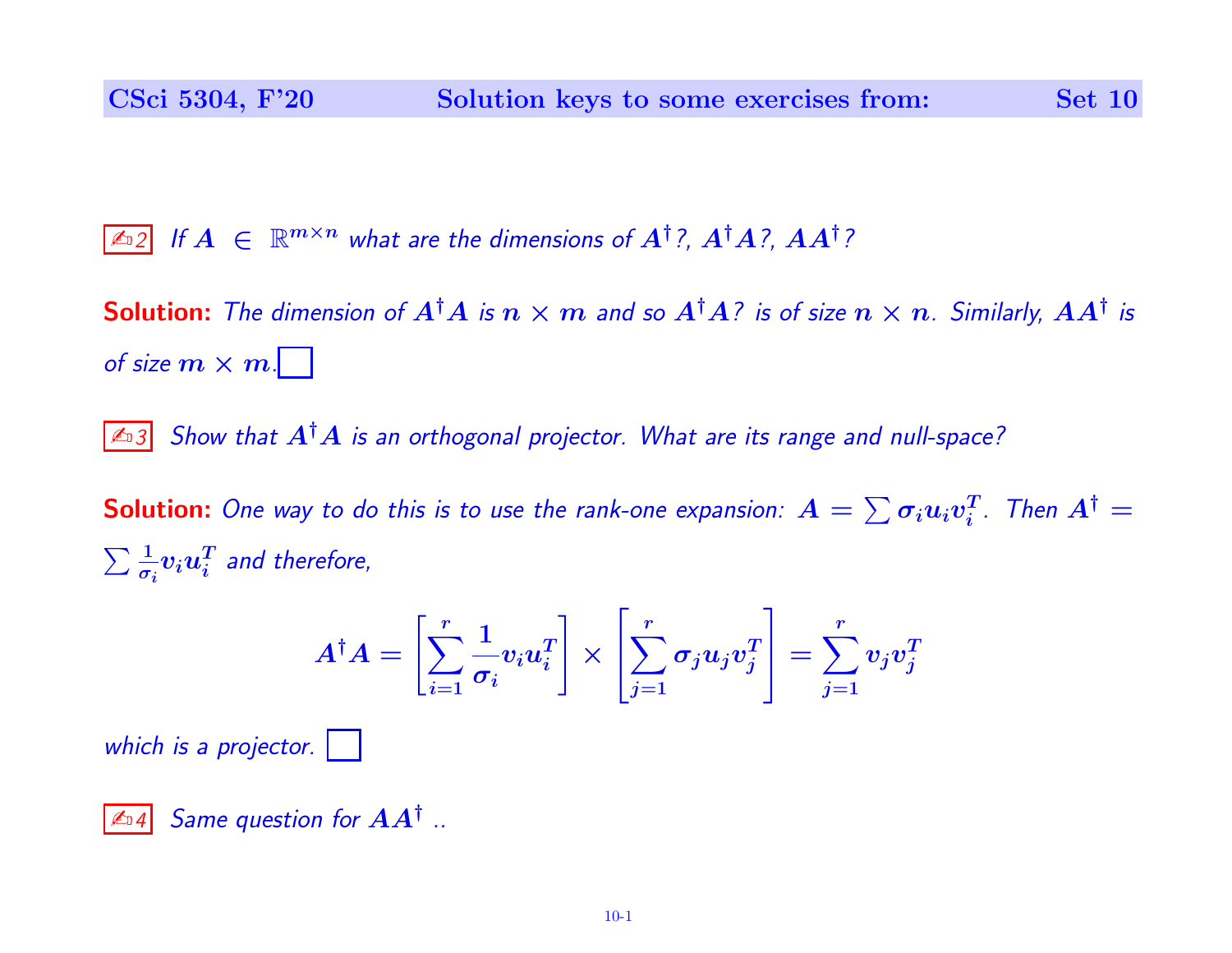Solution: *In this case we have* 

$$
AA^\dagger = \left[\sum_{j=1}^r \sigma_j u_j v_j^T\right] \left[\sum_{i=1}^r \frac{1}{\sigma_i} v_i u_i^T\right] \times = \sum_{j=1}^r u_j u_j^T
$$

which is an orthogonal projector.

$$
\boxed{\mathbb{Z}_05}
$$

Consider the matrix:

$$
A=\begin{pmatrix}1&0&2&0\\0&0&-2&1\end{pmatrix}
$$

• Compute the singular value decomposition of  $A$ 

Solution: The nonzero singular values of A are the square roots of the eigenvalues of

$$
AA^T=\begin{pmatrix}5&-4\\-4&5\end{pmatrix}
$$

These eigenvalues are  $5 \pm 4$  and so  $\sigma_1 = 3, \sigma_2 = 1$ .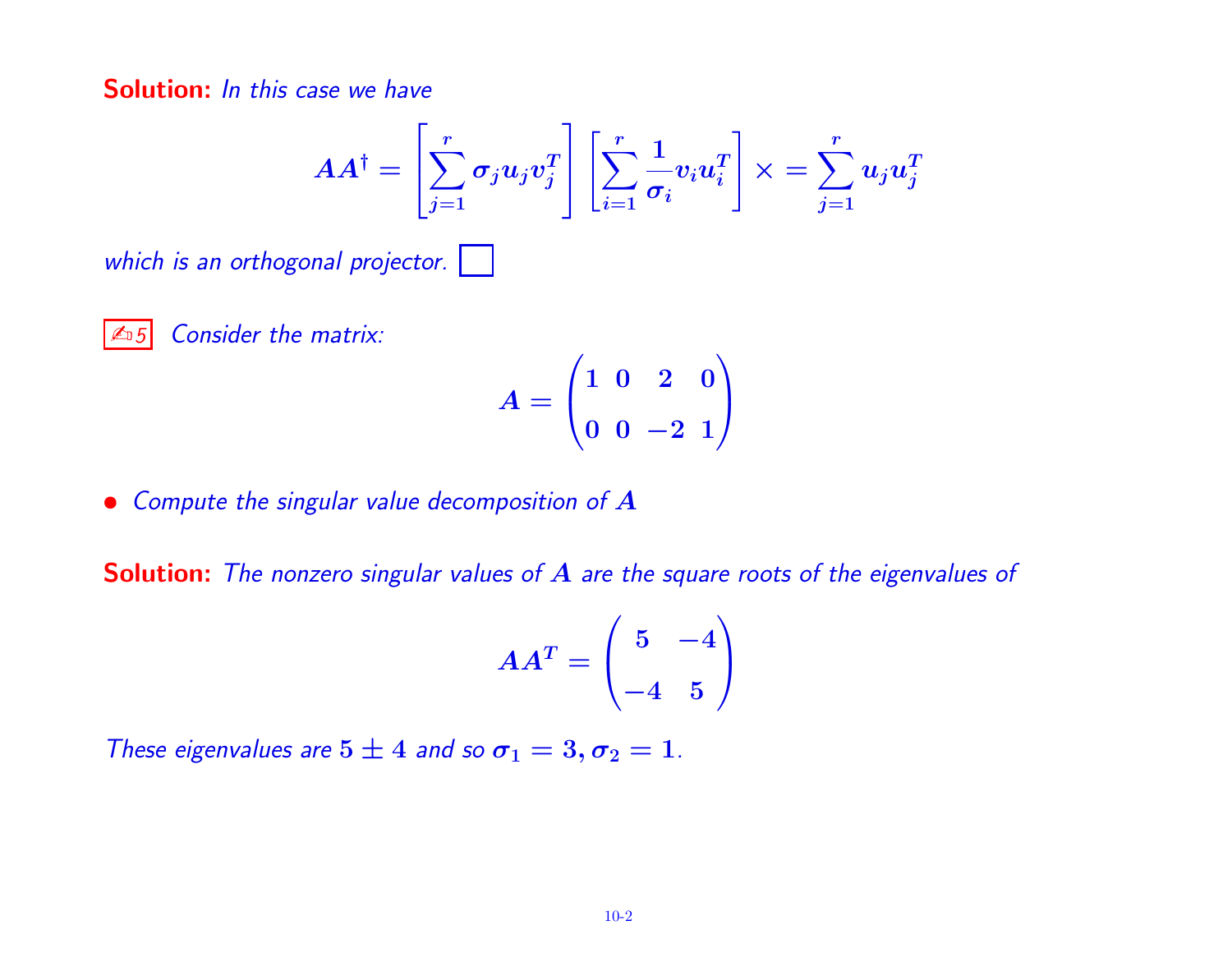The matrix  $U$  of the left singular vectors is the matrix

$$
U=\frac{1}{\sqrt{2}}\begin{pmatrix}1&1\\-1&1\end{pmatrix}
$$

If  $A~=~U\Sigma V^{T}$ , then  $U'*A~=~\Sigma V^{T}$ . Therefore to get  $V$  we use the relation:  $V^{T}~=~$  $\Sigma^{-1} * U' * A$ . We have

$$
U' * A = \frac{1}{\sqrt{2}} \begin{pmatrix} 1 & 0 & 4 & -1 \\ 1 & 0 & 0 & 1 \end{pmatrix} \rightarrow V^T = \frac{1}{\sqrt{2}} \begin{pmatrix} 1/3 & 0 & 4/3 & -1/3 \\ 1 & 0 & 0 & 1 \end{pmatrix} \rightarrow
$$

• Find the matrix  $B$  of rank 1 which is the closest to  $A$  in 2-norm sense.

**Solution:** This is obtained by setting  $\bm{\sigma}_2$  to zero in the SVD - or - equivalently as  $\bm{B}=\bm{\sigma}_1\bm{u}_1\bm{v}_1^T$  $\frac{T}{1}$  . You will find

$$
B=\begin{pmatrix} 1/2 & 0 & 2 & -1/2 \\ -1/2 & 0 & -2 & 1/2 \end{pmatrix}
$$